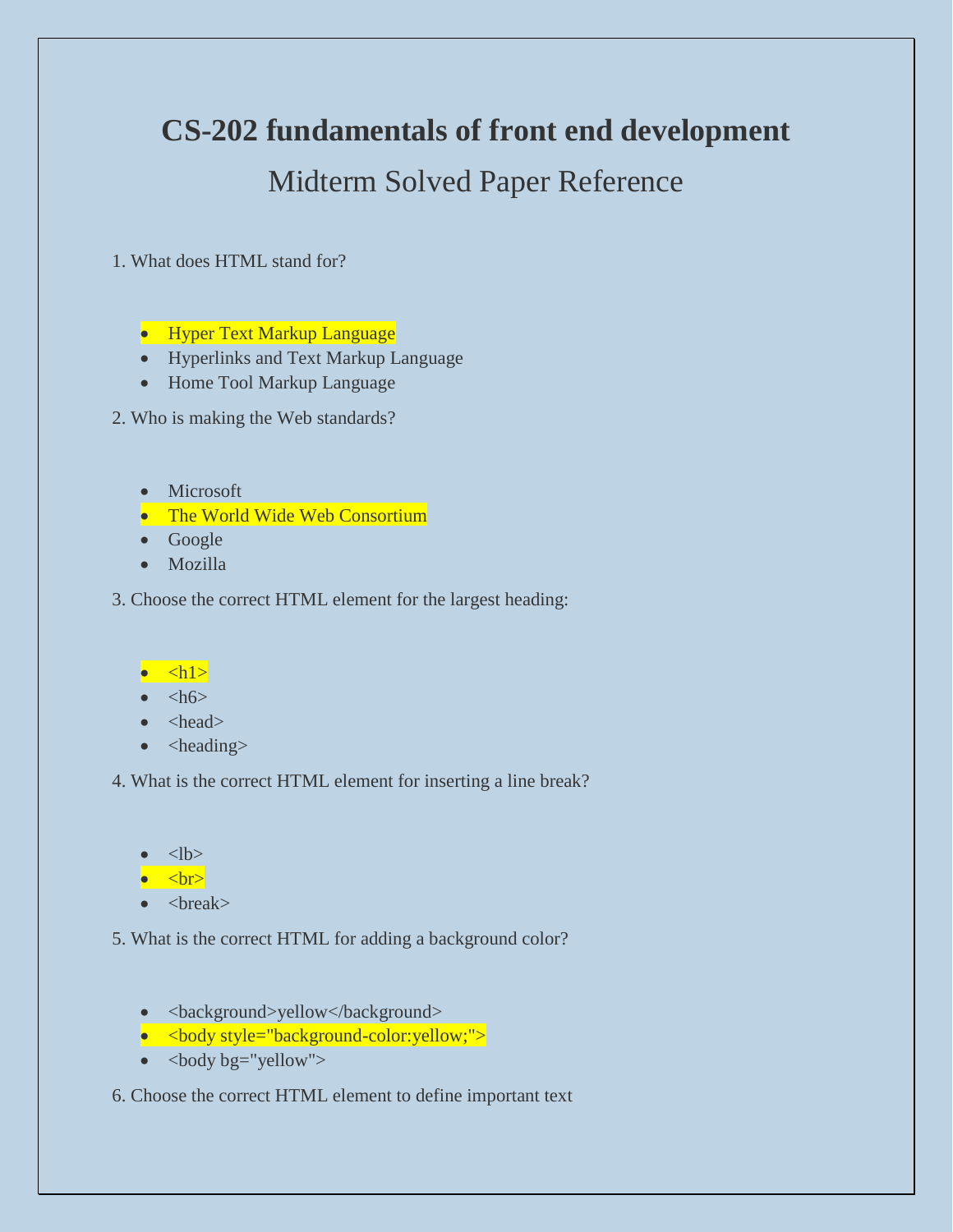```
• <strong>
```
- <important>
- $\bullet \quad **ob**$
- $\bullet$   $\langle i \rangle$

7. Choose the correct HTML element to define emphasized text

```
\langle i \rangle
```
 $\bullet \quad$  <em>

 $\bullet$   $\lt$ italic $\gt$ 

8. What is the correct HTML for creating a hyperlink?

- <a name="http:// www.vukiduniya.blogspot.com"> VuKiDuniya.com</a>
- $\langle a \rangle$ http:// www.vukiduniya.blogspot.com  $\langle a \rangle$
- $\langle a$  url="http://www.vukiduniya.blogspot.com"> VuKiDuniya.com $\langle a \rangle$
- $\langle a \cdot \rangle$  a href="http:// www.vukiduniya.blogspot.com ">Vu Ki Duniya $\langle a \rangle$

9. Which character is used to indicate an end tag?

- $\lambda$
- $\overline{\phantom{a}}$
- $\bullet$   $\lt$
- \*

10. How can you open a link in a new tab/browser window?

- $\langle a \text{ href} = \text{url} \text{ "target} = \text{``new"} \rangle$
- $\langle a \text{ href} = \text{url} \text{ m} \text{ new} \rangle$
- <a href="url" target="\_blank">

11. Which of these elements are all <table> elements?

- $\bullet$  <table> $\lt t$ r> $\lt t$ t $>$
- <thead><br/>body><tr>
- <table><tr><td>
- <table><head><tfoot>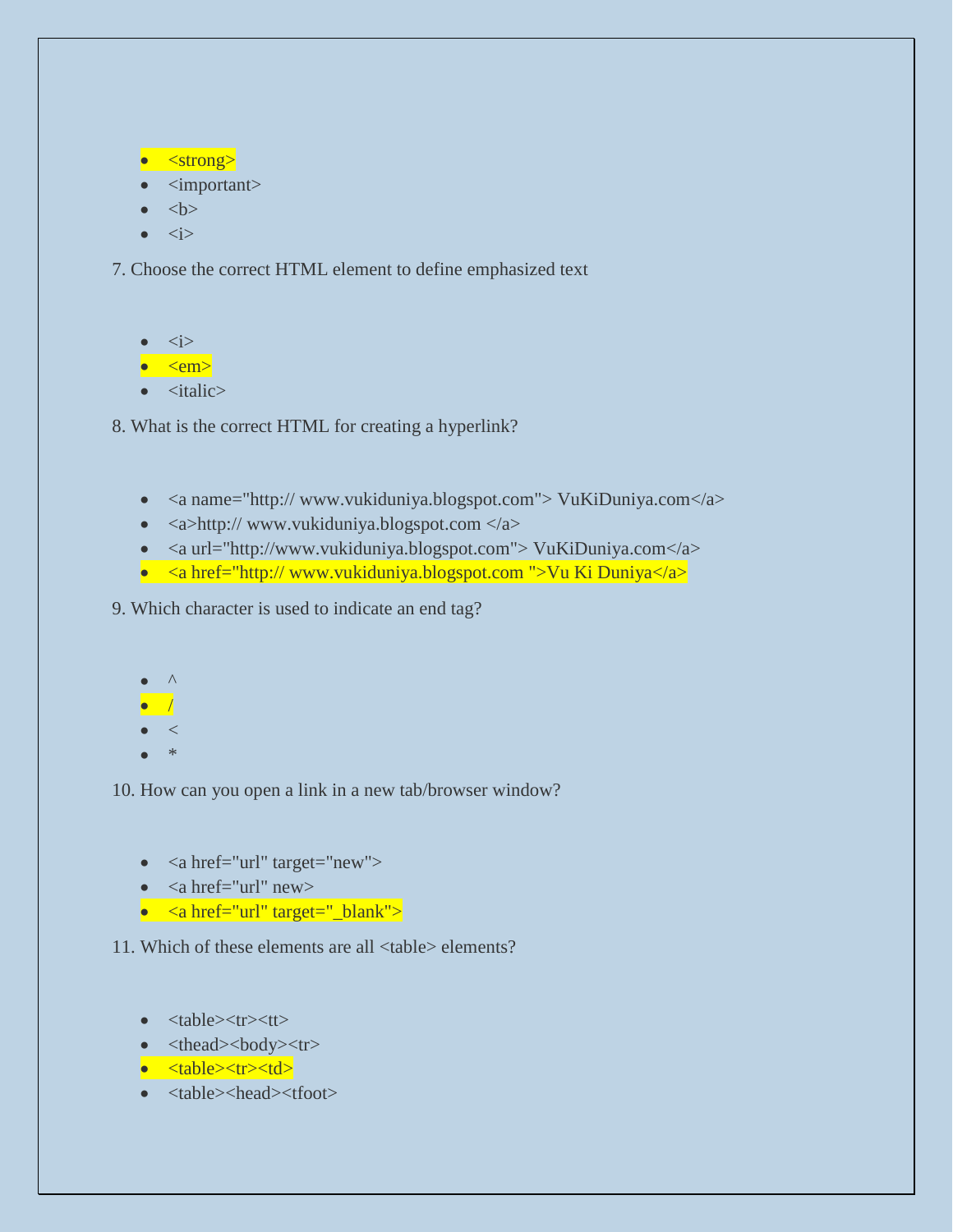12. How can you make a numbered list?

```
\bullet <list>
```
- $\bullet \quad <\!\!dl\!\!>$
- $\bullet \quad <\circ$ l $>$
- $\bullet \quad \text{}< \text{ul}$

13. How can you make a bulleted list?

- $\bullet \quad <\circ$ l $>$
- $\bullet \quad <\!\!dl\!\!>$
- $\bullet \quad \text{<} \text{ul}$

```
\bullet <list>
```
14. What is the correct HTML for making a checkbox?

```
• <input type="checkbox">
```

```
\bullet \quad <check>
```

```
\bullet <input type="check">
```

```
• <checkbox>
```
15. What is the correct HTML for making a text input field?

```
• <textfield>
```
- <input type="textfield">
- $\bullet$  <input type="text">
- $\bullet$  <textinput type="text">

16. What is the correct HTML for making a drop-down list?

```
\bullet <input type="list">
```

```
\bullet <list>
```

```
• <select>
```
• <input type="dropdown">

17. What is the correct HTML for making a text area?

```
• <input type="textarea">
```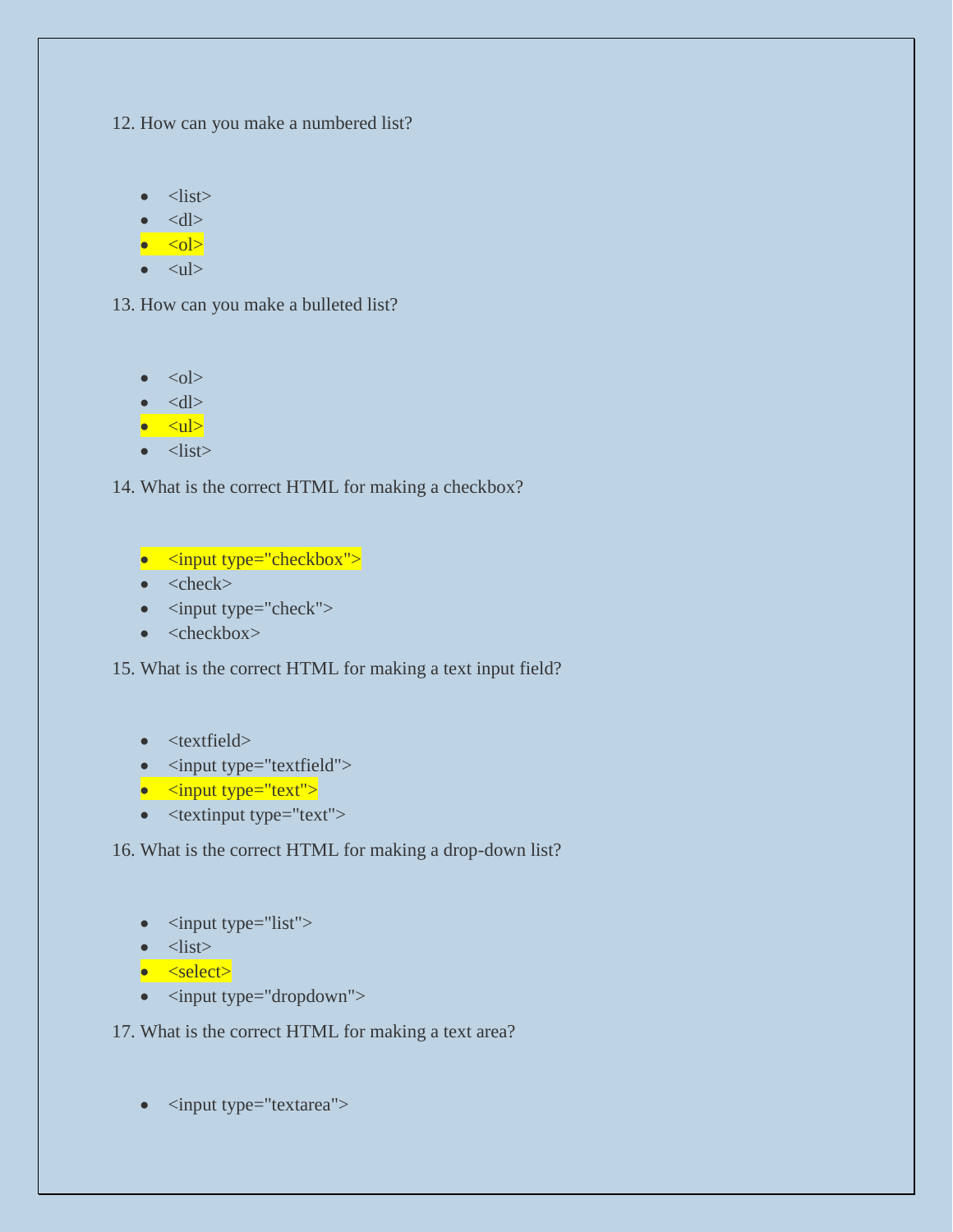```
• <textarea>
```
 $\bullet$  <input type="textbox">

18. What is the correct HTML for inserting an image?

- $\langle \text{img src} = \text{image.get} \text{ "alt} = \text{myImage} \rangle$
- $\langle$  image src="image.gif" alt="MyImage">
- $\langle \text{img alt} = "MyImage" > \text{image.get} \langle \text{img} \rangle$
- $\langle \text{img href} = \text{image.gif" alt} = \text{MyImage}$

19. What is the correct HTML for inserting a background image?

- $\langle \text{body style} = \text{background-image:url}(\text{background.gif}) \rangle$
- $\bullet$  <br/> <br/> <br/> <br/> <br/>eddy bg="background.gif">
- <background img="background.gif">

20. Which HTML element defines the title of a document?

 $\bullet$  <head>

 $\bullet$   $\lt$ title $\gt$ 

 $\bullet$  <meta>

21. Which HTML attribute specifies an alternate text for an image, if the image cannot be displayed?

- longdesc
- title
- src
- alt

22. Which doctype is correct for HTML5?

• <!DOCTYPE HTML PUBLIC "-//W3C//DTD HTML 5.0//EN" "http://www.w3.org/TR/html5/strict.dtd">

```
• <!DOCTYPE html>
```
• <!DOCTYPE HTML5>

23. Which HTML element is used to specify a footer for a document or section?